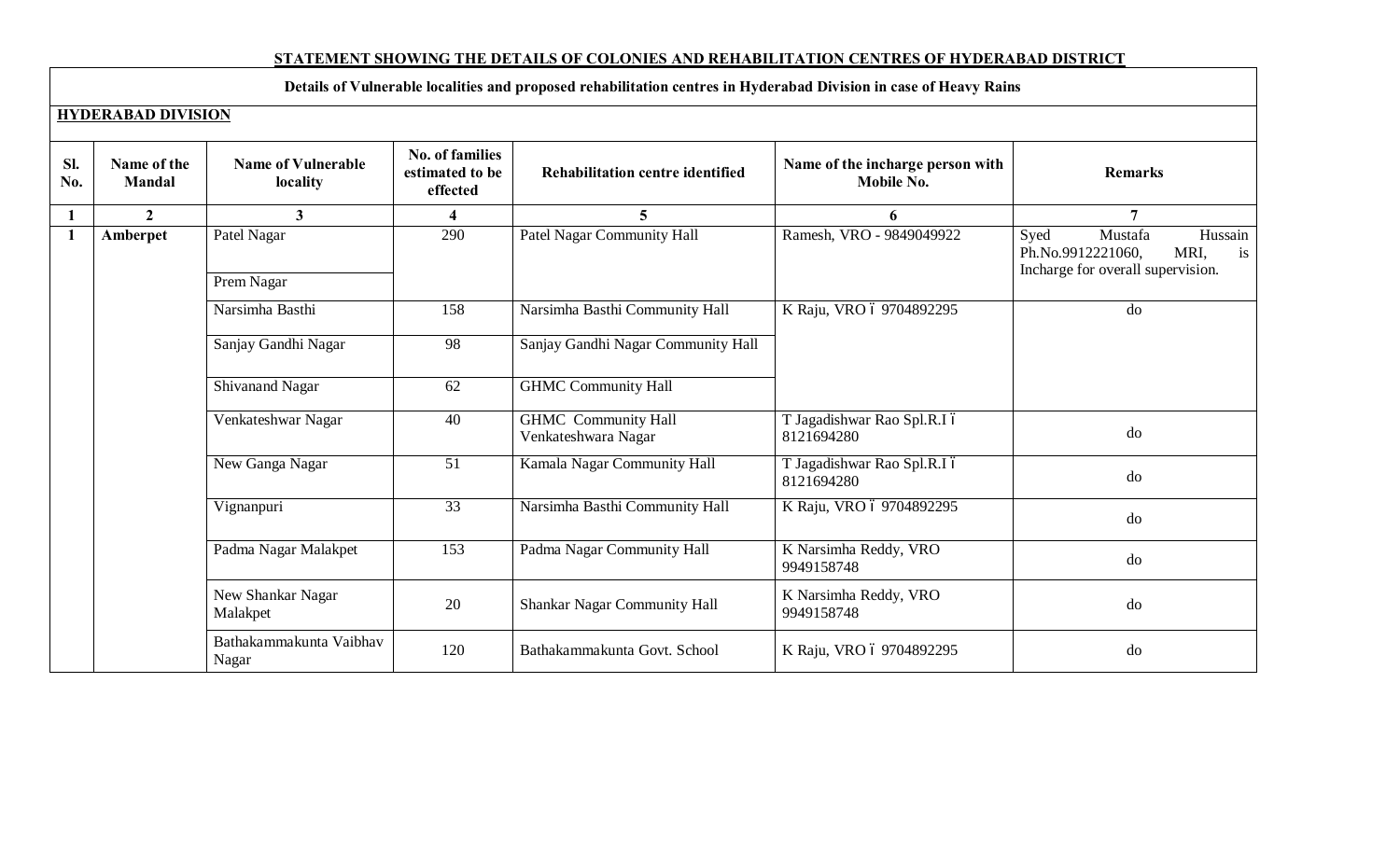|                | Details of Vulnerable localities and proposed rehabilitation centres in Hyderabad Division in case of Heavy Rains |                                       |                                                       |                                         |                                                |                                                                                                    |  |  |  |
|----------------|-------------------------------------------------------------------------------------------------------------------|---------------------------------------|-------------------------------------------------------|-----------------------------------------|------------------------------------------------|----------------------------------------------------------------------------------------------------|--|--|--|
| SI.<br>No.     | Name of the<br><b>Mandal</b>                                                                                      | <b>Name of Vulnerable</b><br>locality | <b>No. of families</b><br>estimated to be<br>effected | <b>Rehabilitation centre identified</b> | Name of the incharge person with<br>Mobile No. | <b>Remarks</b>                                                                                     |  |  |  |
|                | $\overline{2}$                                                                                                    | $\mathbf{3}$                          | 4                                                     | $5^{\circ}$                             | 6                                              | 7                                                                                                  |  |  |  |
|                | Amberpet                                                                                                          | Shankar Nagar Malakpet                | 250                                                   | Shankar Nagar Community Hall            | K Narsimha Reddy, VRO<br>9949158748            | Syed<br>Hussain<br>Mustafa<br>Ph.No.9912221060,<br>MRI,<br>is<br>Incharge for overall supervision. |  |  |  |
|                |                                                                                                                   | Ganga Nagar                           | 35                                                    | Lanka Govt. School                      | T Jagadishwar Rao Spl.R.I ó<br>8121694280      | do                                                                                                 |  |  |  |
|                |                                                                                                                   | Annapurna Nagar                       | 04                                                    | Lanka Govt. School                      | T Jagadishwar Rao Spl.R.I ó<br>8121694280      | do                                                                                                 |  |  |  |
|                |                                                                                                                   | Pool Bagh Kaladera                    | 129                                                   | Kaladera Community Hall                 | K Narsimha Reddy, VRO<br>9949158748            | do                                                                                                 |  |  |  |
|                |                                                                                                                   | Kamala Nagar Moosa<br>Nagar           | 80                                                    | Kamala Nagar Community Hall             | K Narsimha Reddy, VRO<br>9949158748            | do                                                                                                 |  |  |  |
|                |                                                                                                                   | Indira Nagar, Golnaka                 | 20                                                    | Sanjay Gandhi Nagar Community Hall      | K Raju, VRO ó 9704892295                       | do                                                                                                 |  |  |  |
|                |                                                                                                                   | Moosaram bagh, Amberpet               | 04                                                    | Ambedkar nagar community Hall           | K Narsimha Reddy, VRO<br>9949158748            | do                                                                                                 |  |  |  |
| $\overline{2}$ | Asifnagar                                                                                                         | Afzal Sagar                           | 350                                                   | Community hall<br>Afzal sagar           | Jagan mohan vro<br>7386620184                  |                                                                                                    |  |  |  |
| 3              | Bahadurpura                                                                                                       | <b>Bilal Nagar</b>                    | 40                                                    | Chandulal Baradari, Community Hall      | Mahboob khan VRO-9347298272                    | Water recedes within an hour                                                                       |  |  |  |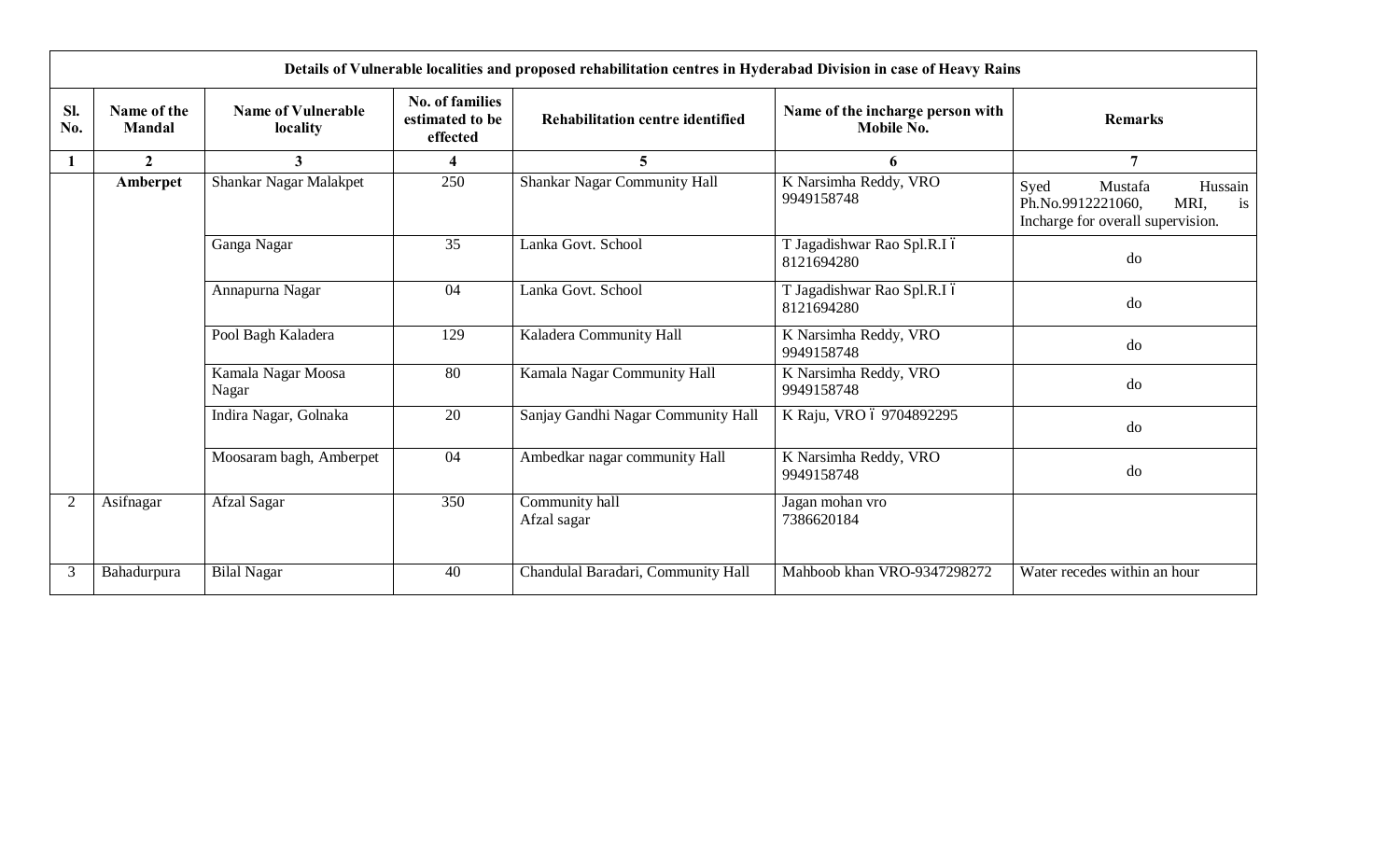|                         |                              |                                          |                                                       |                                                                             | Details of Vulnerable localities and proposed rehabilitation centres in Hyderabad Division in case of Heavy Rains |                |
|-------------------------|------------------------------|------------------------------------------|-------------------------------------------------------|-----------------------------------------------------------------------------|-------------------------------------------------------------------------------------------------------------------|----------------|
| SI.<br>No.              | Name of the<br><b>Mandal</b> | Name of<br><b>Vulnerable</b><br>locality | <b>No. of families</b><br>estimated to be<br>effected | Rehabilitation centre identified                                            | Name of the incharge person with Mobile No.                                                                       |                |
|                         | $\overline{2}$               | $\mathbf{3}$                             | $\overline{\mathbf{4}}$                               | 5                                                                           | 6                                                                                                                 | $\overline{7}$ |
| $\overline{\mathbf{4}}$ | <b>Bandlaguda</b>            | Parvathi<br>Nagar                        | 56                                                    | Parvathi Nagar Community Hall                                               | M. A. Saleem, VRO - 9177573688                                                                                    |                |
|                         |                              | Shivaji Nagar                            | 25                                                    | Banodaya Sangam Community Hall                                              | V. Ganesh, VRO - 9951773323                                                                                       |                |
|                         |                              | 31<br>Arundathi<br>Colony                |                                                       | Arundathi Nagar Community Hall                                              | V. Ganesh, VRO- 9951773323                                                                                        |                |
|                         |                              | Sadath Nagar                             | 27                                                    | Sadath Nagar Community Hall                                                 | M. A. Saleem, VRO - 9177573688                                                                                    |                |
|                         |                              | Mougal<br>Colony                         | 70                                                    | Meraj Function Hall                                                         | P. Rajesh, VRO - 9246555321                                                                                       |                |
| 5 <sup>5</sup>          | Charminar                    | Siddiqui<br>Nagar                        | 400                                                   | Siddiqui Nagar Community Hall and Anwar<br>Public School                    | Siddiqui Nakesh Bandi - 9390062876<br>Sri.M.Malleshwar Reddy, Spl.R.I - 9849825432                                |                |
|                         |                              | Aman Nagar ó<br>B                        | 500                                                   | Rose Public School, Ayesha Public School<br>and Aman Nagar-B Community Hall | Mohd Fayeemuddin - 9246108419<br>Sri.M.Malleshwar Reddy, Spl.R.I - 9849825432                                     |                |
|                         |                              | Jahangir<br>Nagar                        | 300                                                   | <b>Aslam function Hall</b>                                                  | Mohd. Khan - 9290969660<br>Sri.M.Malleshwar Reddy, Spl.R.I - 9849825432                                           |                |
|                         |                              | Bhavani<br>Nagar                         | 300                                                   | Ghousia Memorial School                                                     | Syed Raza Hussain 9700243052<br>Sri Malleshwar Reddy, Spl.R.I 9849825432                                          |                |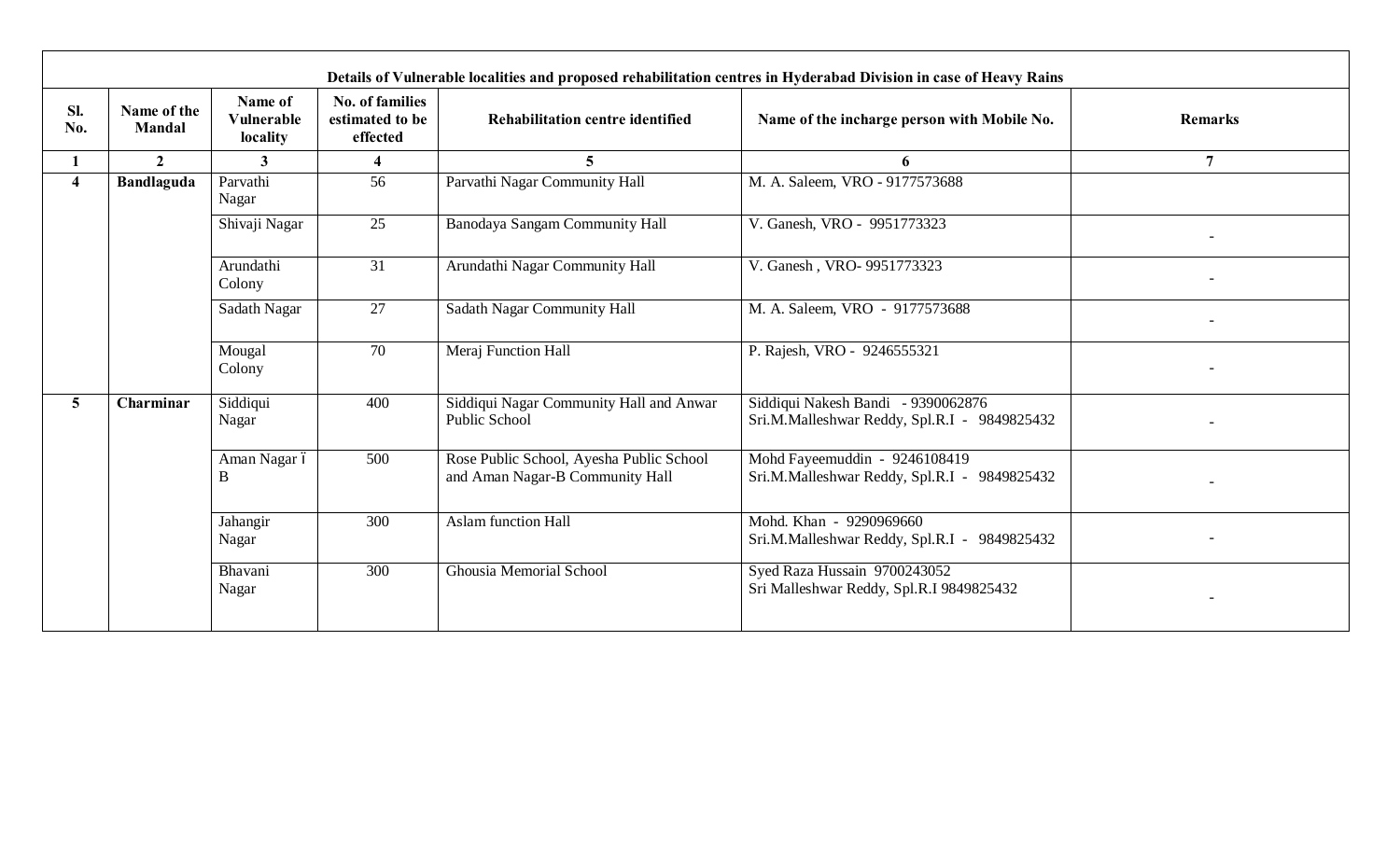|            | Details of Vulnerable localities and proposed rehabilitation centres in Hyderabad Division in case of Heavy Rains |                                       |                                             |                                                   |                                                                                             |                |  |  |  |  |  |
|------------|-------------------------------------------------------------------------------------------------------------------|---------------------------------------|---------------------------------------------|---------------------------------------------------|---------------------------------------------------------------------------------------------|----------------|--|--|--|--|--|
| SI.<br>No. | Name of the<br><b>Mandal</b>                                                                                      | <b>Name of Vulnerable</b><br>locality | No. of families estimated<br>to be effected | <b>Rehabilitation centre identified</b>           | Name of the incharge person with Mobile No.                                                 | <b>Remarks</b> |  |  |  |  |  |
| -1         | $\overline{2}$                                                                                                    | $\mathbf{3}$                          | $\overline{\mathbf{4}}$                     | 5                                                 | 6                                                                                           | $\overline{7}$ |  |  |  |  |  |
| 5          | Charminar                                                                                                         | Aman Nagar óA                         | 200                                         | Aman Nagar-A Community Hall and New little school | M.A.Nayeem 9396211006<br>Sri Malleshwar Reddy, Spl.R.I - 9849825432                         |                |  |  |  |  |  |
|            |                                                                                                                   | Eshraf Nagar and<br>Madina nagar      | 150                                         | Sameena Vidya Bhavan School                       | Mohd Khaja - 9985401330<br>Sri MJR.Simon ,Jr. Asst - 9885978375                             |                |  |  |  |  |  |
|            |                                                                                                                   | Imam Bada and<br>Hafeez Nagar         | 200                                         | Imam Bada Community hall and Jawahar School       | Nazeer - 9948323172<br>Sri M. Shiva, VRO - 8125139332                                       |                |  |  |  |  |  |
|            |                                                                                                                   | Rahmath Nagar                         | 200                                         | <b>Habeeb Mission School</b>                      | Sufiuddin - 9397004047<br>Sri<br>M. Shiva, VRO - 8125139332                                 |                |  |  |  |  |  |
|            |                                                                                                                   | Moula ka Chilla and<br>Ali Nagar      | 300                                         | St Johns School                                   | 9396211006<br>M.A.Nayeem -<br>Mohd Yousuf -<br>9290024544<br>Sri M. Shiva, VRO - 8125139332 |                |  |  |  |  |  |
|            |                                                                                                                   | Ganga Nagar                           | 200                                         | Hyderabad Islamic School                          | Ali Abbas - 9966662590<br>Sri B. Nagaraj, VRO - 9849969596                                  |                |  |  |  |  |  |
|            |                                                                                                                   | Sadath Nagar                          | 300                                         | Ashraful Madaris School                           | Tajmul - 9290588713<br>Sri B. Nagaraj, VRO - 9849969596                                     |                |  |  |  |  |  |
|            |                                                                                                                   | Murtuza Nagar                         | 200                                         | <b>Ashraful Madaris School</b>                    | Nawab Shab<br>9393324900<br>Sri B. Nagaraj, VRO - 9849969596                                |                |  |  |  |  |  |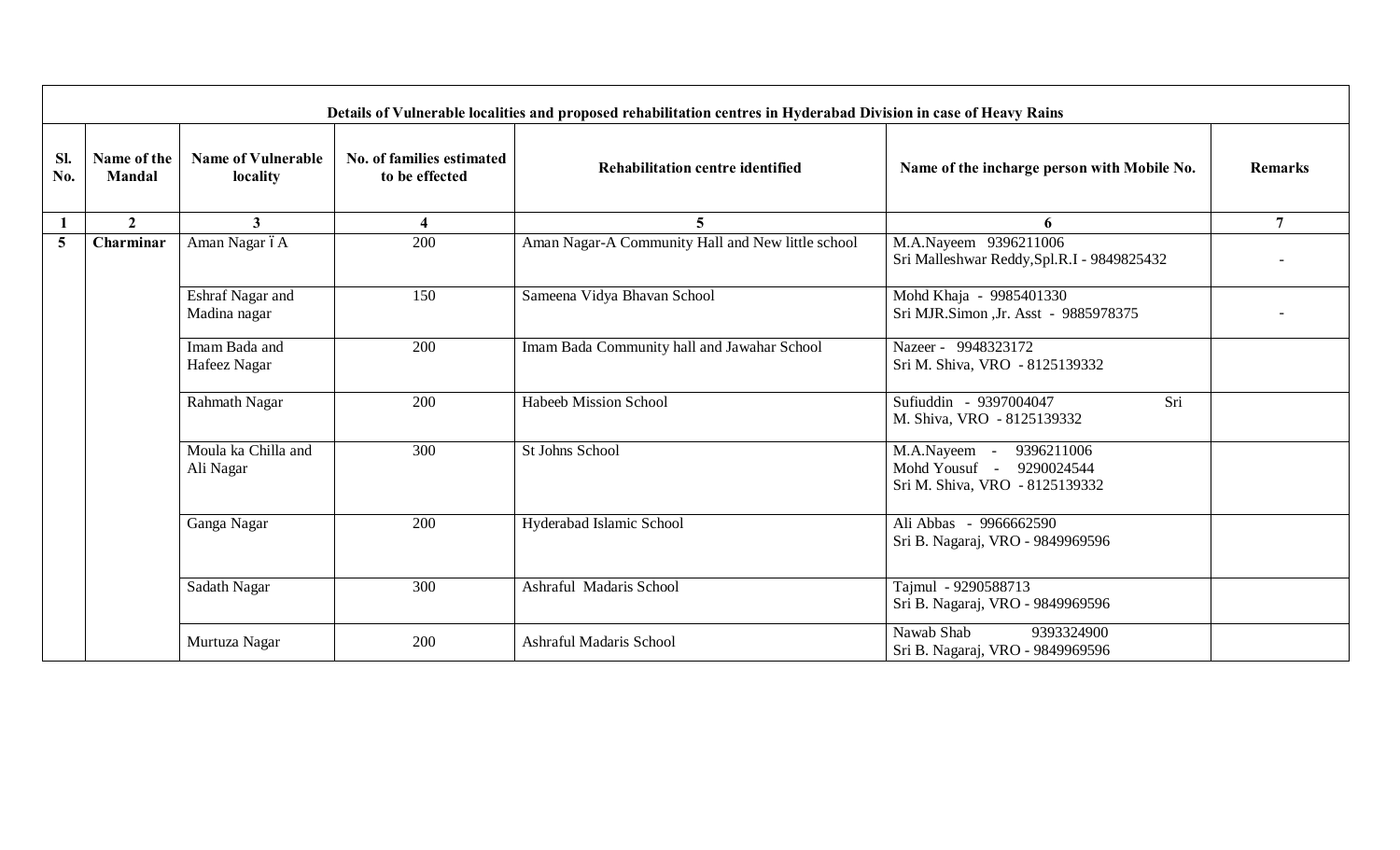|                                 |                              |                                                                                     |                           | Details of Vulnerable localities and proposed rehabilitation centres in Hyderabad Division in case of Heavy Rains |                                                                   |                       |
|---------------------------------|------------------------------|-------------------------------------------------------------------------------------|---------------------------|-------------------------------------------------------------------------------------------------------------------|-------------------------------------------------------------------|-----------------------|
| Name of<br>the<br><b>Mandal</b> | Name of the<br><b>Mandal</b> | Name of the<br><b>Mandal</b>                                                        | <b>Name of the Mandal</b> | <b>Name of the Mandal</b>                                                                                         | <b>Name of the Mandal</b>                                         | Name of the<br>Mandal |
|                                 | $\overline{2}$               | $\mathbf{3}$                                                                        | $\overline{\mathbf{4}}$   | $\overline{5}$                                                                                                    | 6                                                                 | $\overline{7}$        |
| $5\overline{)}$                 | Charminar                    | Chandra<br>Nagar East ó<br>West                                                     | $\overline{300}$          | <b>Ashraful Madaris School</b>                                                                                    | Iftequar - 9848093925<br>Sri B. Nagaraj, VRO - 9849969596         |                       |
|                                 |                              | Farath Nagar<br>and Tarki<br>Muksrat                                                | 200                       | <b>Azam Function Hall</b>                                                                                         | 9849431298<br>Ahmed<br>Sri M. Shiva, VRO - 8125139332             |                       |
|                                 |                              | Syed Saab Ka<br>Bada                                                                | 34                        | Saba Function Hall                                                                                                | Shaik Mohammed<br>9963635122<br>Sri B. Nagaraj, VRO - 9849969596  |                       |
|                                 |                              | Bagh-E-<br>jaharan                                                                  | 50                        | Saba Function Hall                                                                                                | 9133365886<br>Qayyum<br>MJR. Simon, Jr. Asst, -9885978375         |                       |
| 6                               |                              | Taqath Bowli<br>Sajjad Colony<br>Raghavama<br>Kancha<br>Sadath Nagar<br>Saleh Nagar | 250                       | Dhanlaxmipura Govt High School HM .Amena Begum<br>9391213076                                                      | Intesar Uddin, VRA, 9247137559<br>Mohd. Azharuddin VRO 9550692184 |                       |
|                                 |                              | Dhankota                                                                            | 20                        | <b>Ibrahimbagh Community Hall</b><br>Jaleel:- 9885421170                                                          | Sundeep Kumar Spl RI, 8008891055                                  |                       |
|                                 | Golconda                     | Heera Khana                                                                         | 120                       | Ramdevguda Community Hall<br>Sudhamsha Rekha: 7095560470                                                          |                                                                   |                       |
|                                 |                              | Laxmi Nagar                                                                         | 100                       | Laxminagar Govt. School,<br>HM Cell. No: 9246508438                                                               | Omprakash VRO 9290956665<br>Ashwin Kumar 8978965090               |                       |
|                                 |                              | Ambedkar<br>Nagar                                                                   | 72                        | 4) Ambedkhar Govt. High<br>School, Langar House.<br>H.M. Cell. No: 9297457210                                     | Badrinath VRO 9908574020                                          |                       |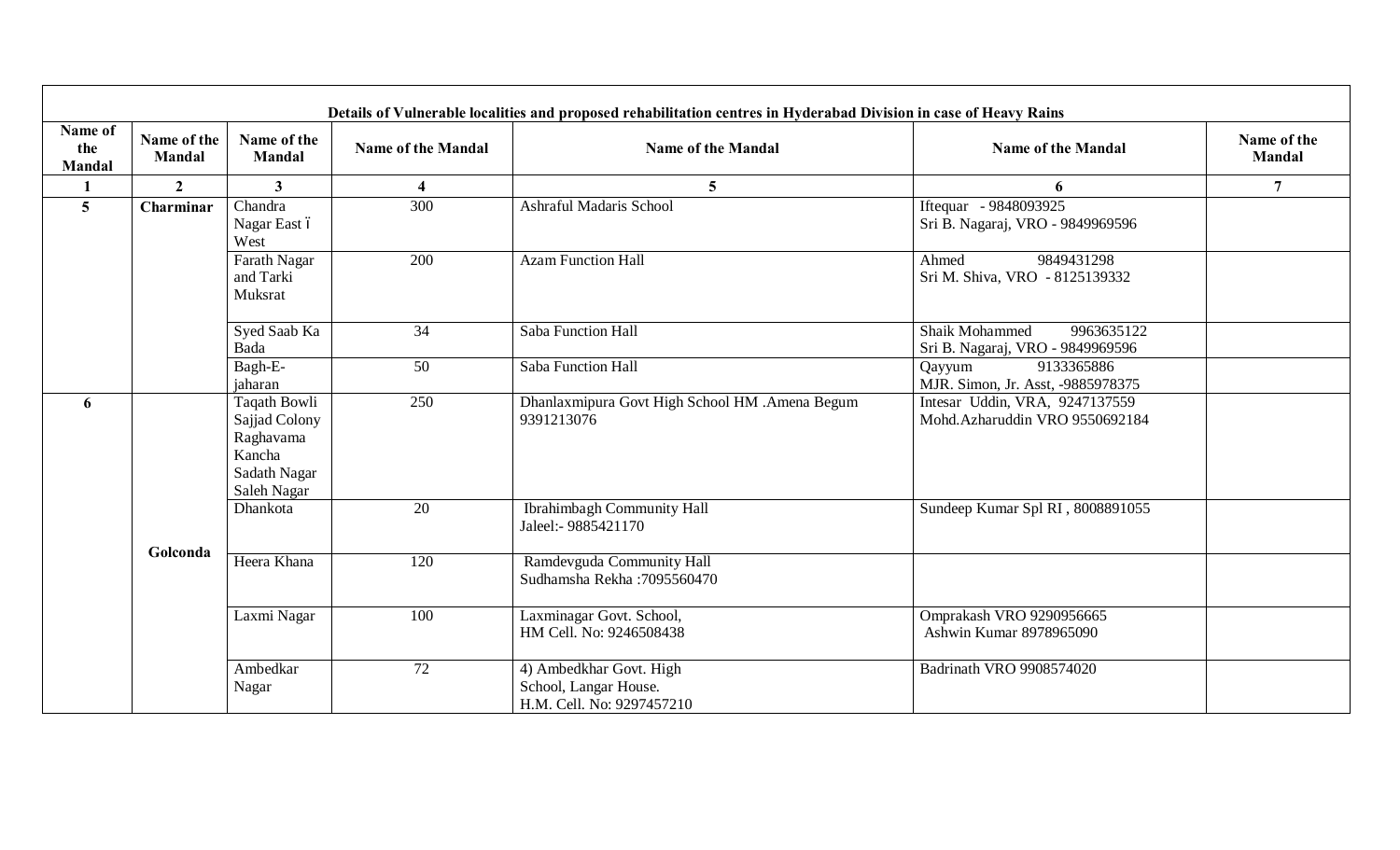|              |                              |                                       |                                                | Details of Vulnerable localities and proposed rehabilitation centres in Hyderabad Division in case of Heavy Rains |                                                |                |
|--------------|------------------------------|---------------------------------------|------------------------------------------------|-------------------------------------------------------------------------------------------------------------------|------------------------------------------------|----------------|
| Sl.<br>No.   | Name of the<br><b>Mandal</b> | <b>Name of Vulnerable</b><br>locality | No. of families<br>estimated to be<br>effected | <b>Rehabilitation centre identified</b>                                                                           | Name of the incharge person with Mobile<br>No. | <b>Remarks</b> |
| $\mathbf{1}$ | $\overline{2}$               | $\overline{3}$                        | $\overline{\mathbf{4}}$                        | $\overline{5}$                                                                                                    | 6                                              | $\overline{7}$ |
|              | Himayathnagar                | 1. Subash Chandra Bose<br>Nagar       | 20                                             | Banda Maisamma Nagar Community<br>Hall                                                                            | Sri.B.Sravan Goud, VRO<br>8179711960           |                |
| 7            |                              | 2. AmbedkarNagar                      | 100                                            | Banda Maisamma Nagar Community<br>Hall                                                                            | Sri B.Sravan Goud, VRO<br>8179711960           |                |
|              |                              | 3. MCH Quarters<br>Domalaguda         | 40                                             | Ward Office, Domalaguda                                                                                           | Sri B Sravan Goud, VRO<br>8179711960           |                |
|              |                              | 4. Ratna Nagar                        | 50                                             | Satya Nagar Community Hall                                                                                        | Sri T.Yadagiri VRO<br>8297142975               |                |
|              |                              | 5. Shastry Nagar                      | 40                                             | Krishna Nagar Community Hall                                                                                      | Sri K.Ravi Kumar, VRO<br>9490302161            |                |
|              |                              | 6. Nehru Nagar                        | 20                                             | Krishna Nagar Community Hall                                                                                      | Sri K.Ravi Kumar, VRO<br>9490302161            |                |
|              |                              | 7. Krishna Nagar                      | 50                                             | Krishna Nagar Community Hall                                                                                      | Sri K.Ravi Kumar, VRO<br>9490302161            |                |
| 8            | <b>Nampally</b>              | <b>OSMANGUNJ</b>                      | 30                                             | <b>GOVT. BOYS HIGH SCHOOL NEAR</b><br>M.J. MARKET                                                                 | Sravan Goud, Spl.R.I-9177709707                |                |
|              |                              | <b>JINSHI CHOWRAHI</b><br>(KOLSAWADI) | 26                                             | <b>GOVT. BOYS HIGH SCHOOL NEAR</b><br><b>JUMMERATH BAZAR</b>                                                      | Sravan Goud, Spl.R.I-9177709707                |                |
|              |                              | <b>FEELKHANA</b>                      | 25                                             | FEELKHANA COMMUNITY HALL                                                                                          | Sravan Goud, Spl.R.I-9177709707                |                |
|              |                              | <b>BEGUM BAZAR</b><br>(GOWLIWADA)     | 15                                             | MCH OFFICE NEAR JUMMERATH<br><b>BAZAR</b>                                                                         | Sravan Goud, Spl.R.I-9177709707                |                |
|              |                              | <b>DHOOLPET</b>                       | 40                                             | LALA PEHALWAN COMMUNITY<br><b>HALL</b>                                                                            | V.Kistaiah, Spl.R.I - 9949696085               |                |
|              |                              | <b>LAXMIDASBADA</b>                   | 36                                             | MCH OFFICE NEAR RAILWAY<br>STATION NAMPALLY                                                                       | V.Kistaiah, Spl.R.I - 9949696085               |                |
|              |                              | <b>DATTA NAGAR</b>                    | 40                                             | DATTA NAGAR COMMUNITY<br><b>HALL</b>                                                                              | Hari babu, Sr.Asst - 8885500352                |                |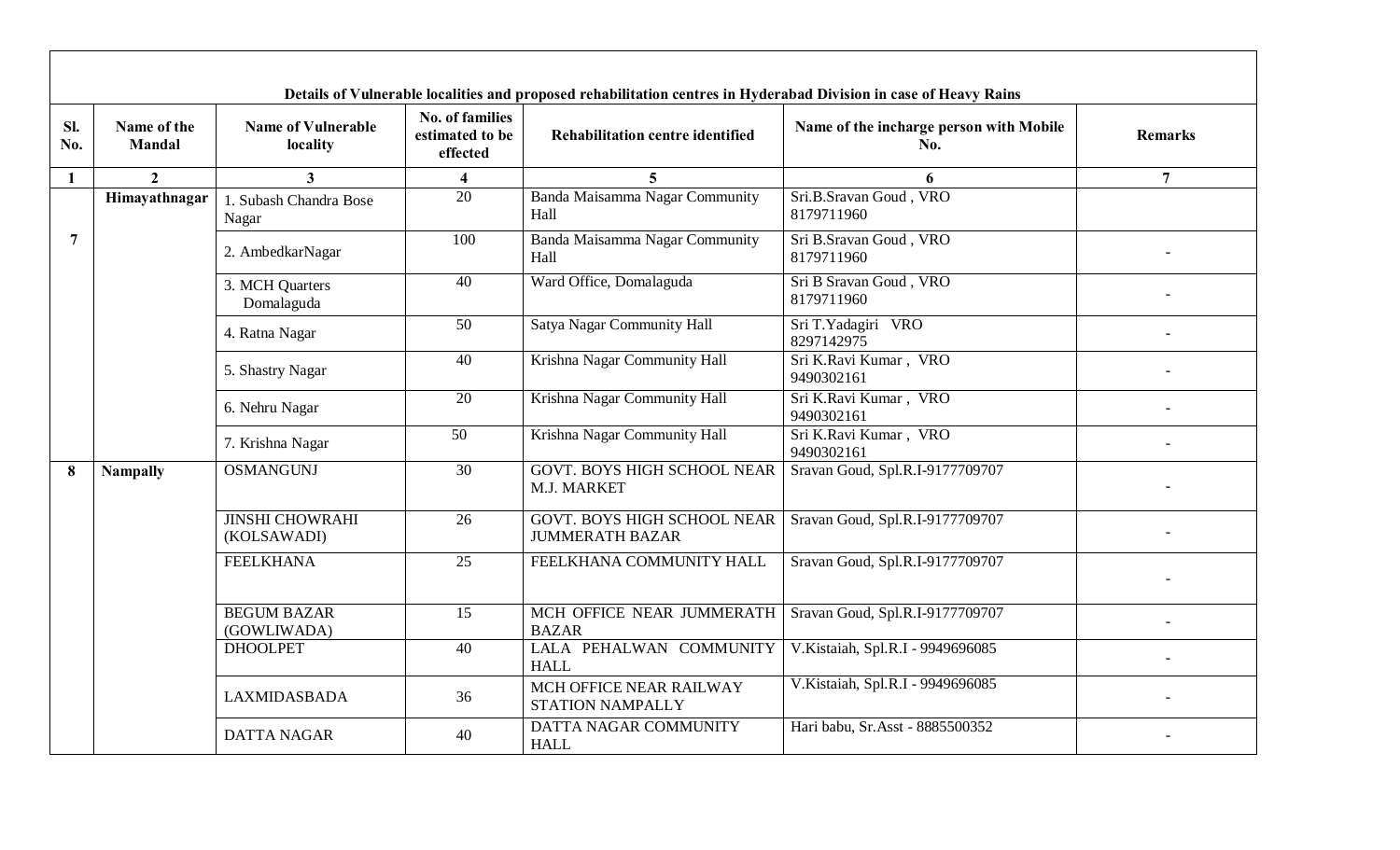|              | Details of Vulnerable localities and proposed rehabilitation centres in Hyderabad Division in case of Heavy Rains |                                           |                                                |                                                                                                         |                                                                  |                |  |  |
|--------------|-------------------------------------------------------------------------------------------------------------------|-------------------------------------------|------------------------------------------------|---------------------------------------------------------------------------------------------------------|------------------------------------------------------------------|----------------|--|--|
| SI.<br>No.   | Name of the<br><b>Mandal</b>                                                                                      | <b>Name of Vulnerable</b><br>locality     | No. of families<br>estimated to be<br>effected | Rehabilitation centre identified                                                                        | Name of the incharge person with Mobile<br>No.                   | <b>Remarks</b> |  |  |
|              | 2                                                                                                                 |                                           | 4                                              | 5                                                                                                       | 6                                                                | 7              |  |  |
| 8            | <b>Nampally</b>                                                                                                   | <b>GOWLIGUDA</b>                          | 25                                             | <b>GOWLIGUDA COMMUNITY HALL</b>                                                                         | Sri Shravan Kumar - 9177709707 &<br>Sri V. Kistaiah - 9949696085 |                |  |  |
|              |                                                                                                                   | <b>AGHAPURA</b>                           | 19                                             | AGHAPURA COMMUNITY HALL                                                                                 | Sri. Syed Mustafa Hussain - 9912221060                           |                |  |  |
| 9            | Saidabad                                                                                                          | Shankeshwar Bazar                         | 100                                            | .Government School ,Shankeshwar<br>bazar                                                                | Sri.N.Sree Ramulu VRO -<br>9908505009                            |                |  |  |
|              |                                                                                                                   | Chandraiah, Hanumanthu &<br>Laxmaiah huts | 150                                            | 2. Government School , Shalivahana<br>Nagar<br>3. Government school, Vaddera Basthi<br>Shalivahan Nagar | Sri.T.Ramulu, VRO -<br>9866489879                                |                |  |  |
| <b>Total</b> |                                                                                                                   |                                           |                                                |                                                                                                         |                                                                  |                |  |  |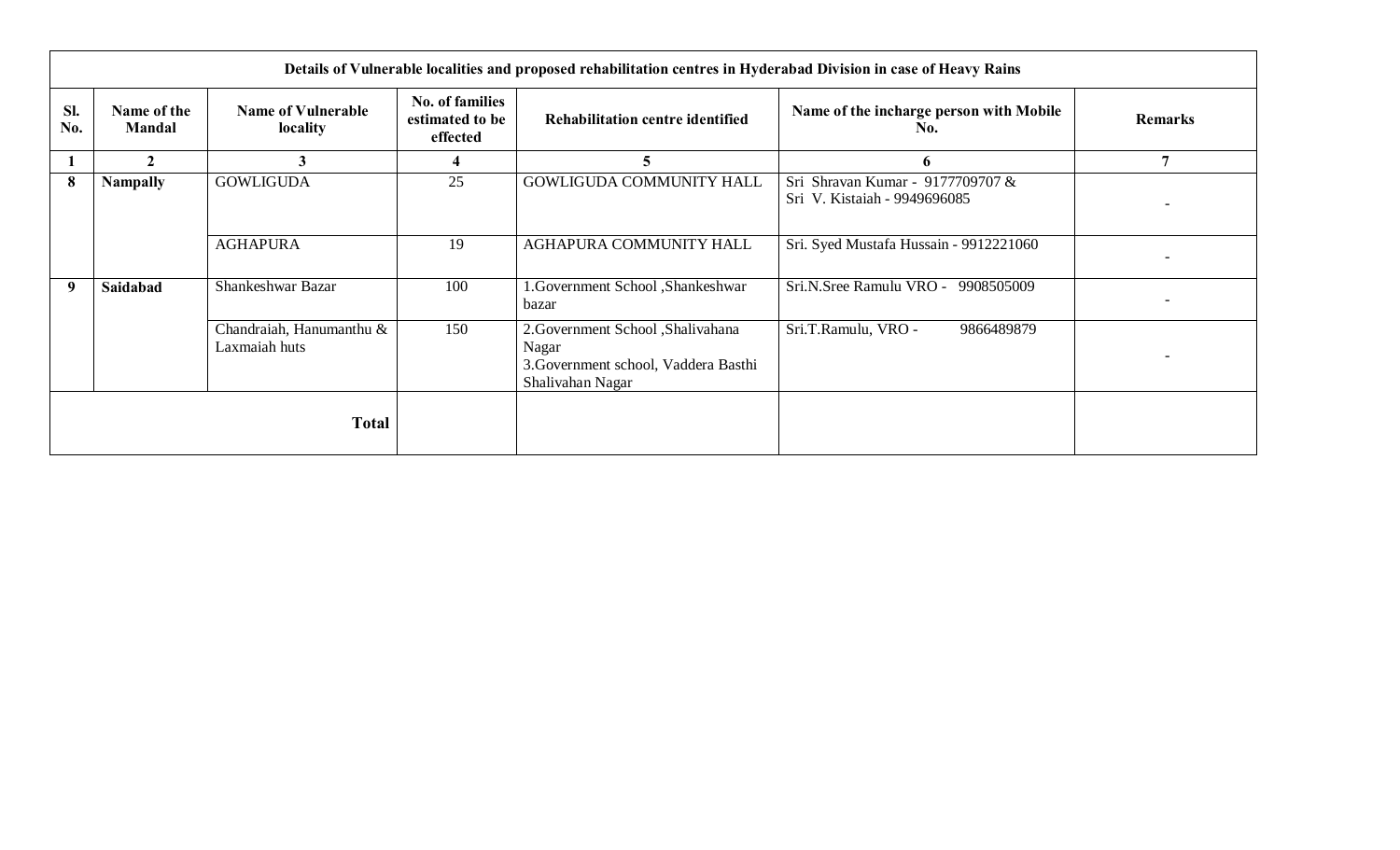## **Secunderabad Division**

|            |                              |                                       |                                                       | Details of Vulnerable localities and proposed rehabilitation centres in Hyderabad Division in case of Heavy Rains |                                                                      |                                                             |
|------------|------------------------------|---------------------------------------|-------------------------------------------------------|-------------------------------------------------------------------------------------------------------------------|----------------------------------------------------------------------|-------------------------------------------------------------|
| SI.<br>No. | Name of the<br><b>Mandal</b> | <b>Name of Vulnerable</b><br>locality | <b>No. of families</b><br>estimated to be<br>effected | <b>Rehabilitation centre identified</b>                                                                           | Name of the incharge person with Mobile<br>No.                       | <b>Remarks</b>                                              |
|            | $\mathbf{2}$                 |                                       |                                                       |                                                                                                                   | 6                                                                    | 7                                                           |
| 10         | Ameerpet                     | Ankamma Basthi                        | 40                                                    | Community hall - S.R. Nagar                                                                                       | Vijayudu, VRO 9666274689                                             |                                                             |
|            |                              | Shyamala Kunta                        | 160                                                   | St. Therisa School, B.K. Guda                                                                                     | Narsimha Reddy, VRO - 9700306601                                     |                                                             |
| 11         | Khairatabad                  | Raj Nagar                             | 250                                                   | Raj Nagar Community Hall                                                                                          | Sri.Satyanarayana, VRO - 7396455315                                  | This colony is covered<br>under Hussain Sagar FTL<br>limits |
|            |                              | M.S.Maktha                            | 300                                                   | Maqta Community Hall                                                                                              | Sri. Mallikarjun, Spl. R. I - 9676059390                             | This colony is covered<br>under Hussain Sagar FTL<br>limits |
|            |                              | Maruti Nagar                          | 500                                                   | Maruthi Nagar Community Hall                                                                                      | Sri.Satyanarayana, VRO - 7396455315                                  | $-do-$                                                      |
|            |                              | Brahmanwadi(old custom<br>Basti)      | 400                                                   | Brahmanwadi Community Hall                                                                                        | Sri Balreddy, VRO - 9963806749                                       | $-do-$                                                      |
|            |                              | Panjagutta(Dhobi Ghat)                | 300                                                   | <b>Dhobighat Community Hall</b>                                                                                   | Sri Balreddy, VRO - 9963806749                                       |                                                             |
| 12         | <b>Marredpally</b>           | Chandra Babu Naidu Nagar              | 150                                                   | Chandra Babu Naidu Nagar Community<br>Hall                                                                        | Mohammed Yaseen (MRI) -8074029434<br>Mohd. Omer (Spl RI) -9885589074 |                                                             |
|            |                              | Ambedkar Nagar                        | 150                                                   | Ambedkar Nagar Community Hall                                                                                     | Mohammed Yaseen MRI -8074029434<br>Ch. Shiva Kumar (VRO)ó 9393088009 |                                                             |
|            |                              | Lalapet Vinoba Nagar                  | 120                                                   | Lalapet Vinoba Nagar Community Hall                                                                               | Mohammed Yaseen (MRI) -8074029434<br>Swamy (VRO) 69849515856         |                                                             |
|            |                              | Doodh Bavi                            | 50                                                    | Doodh Bavi Community Hall                                                                                         | Mohammed Yaseen (MRI) -8074029434<br>Raghav (Spl RI)- 9492428100     |                                                             |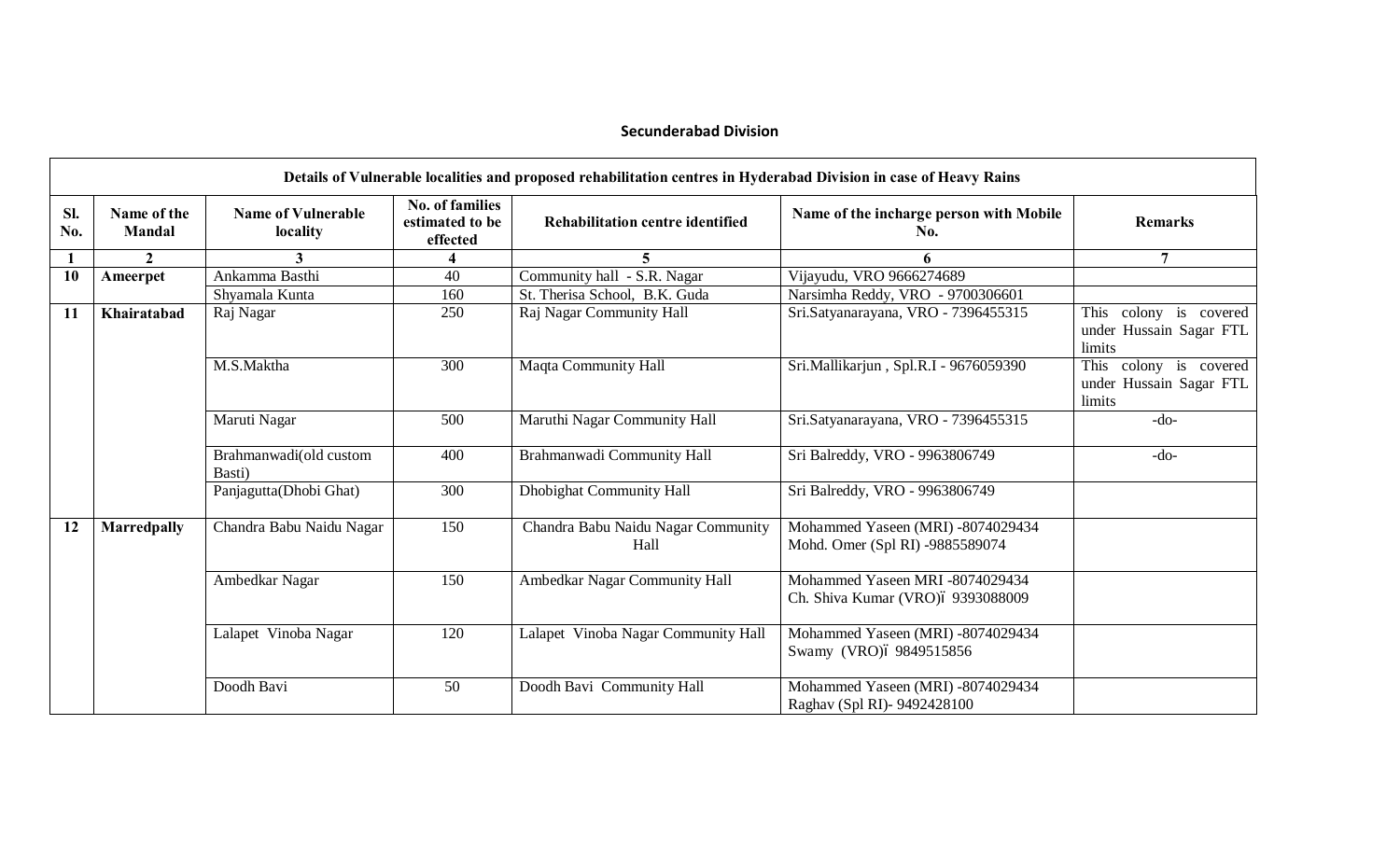#### **Secunderabad Division**

|            | Details of Vulnerable localities and proposed rehabilitation centres in Hyderabad Division in case of Heavy Rains |                                                  |                                                       |                                                                          |                                                     |                                                               |  |  |  |
|------------|-------------------------------------------------------------------------------------------------------------------|--------------------------------------------------|-------------------------------------------------------|--------------------------------------------------------------------------|-----------------------------------------------------|---------------------------------------------------------------|--|--|--|
| Sl.<br>No. | Name of the<br><b>Mandal</b>                                                                                      | <b>Name of Vulnerable</b><br>locality            | <b>No. of families</b><br>estimated to be<br>effected | <b>Rehabilitation centre identified</b>                                  | Name of the incharge person with Mobile<br>No.      | <b>Remarks</b>                                                |  |  |  |
|            | $\overline{2}$                                                                                                    | 3                                                | $\boldsymbol{\Lambda}$                                | $\overline{5}$                                                           | 6                                                   | $\overline{7}$                                                |  |  |  |
| 13         | Musheerabad                                                                                                       | Sabarmathi Nagar                                 | 165                                                   | Govt . Primary School, Jawahar Nagar<br>Musheerabad - I                  | P. Vijay Kumar (VRO)<br>-8341822521                 |                                                               |  |  |  |
|            |                                                                                                                   | Arundhathi<br>Nagar                              | 200                                                   | Thallabasthi Community Hall,<br>Kavadiguda                               | P. Vijay Kumar (VRO)<br>-8341822521                 |                                                               |  |  |  |
|            |                                                                                                                   | Nagamaiah Kumta                                  | 700                                                   | Hindi Maha vidyalaya                                                     | K. Suresh Kumar, Spl.RI<br>-9701266390              |                                                               |  |  |  |
|            |                                                                                                                   | Sai Charan Colony                                | 150                                                   | Hindi Maha Vidyalaya                                                     | K. Suresh Kumar, Spl.RI<br>-9701266390              |                                                               |  |  |  |
|            |                                                                                                                   | Mehmoodguda                                      | 300                                                   | Raghava Garden Function Hall                                             | B. Sudarshan (VRO)<br>-9052483058                   |                                                               |  |  |  |
|            |                                                                                                                   | New Ashok Nagar                                  | 250                                                   | Gangaputhra Sangam                                                       | B. Sudarshan (VRO)<br>-9052483058                   |                                                               |  |  |  |
|            |                                                                                                                   | Vinobha Nagar                                    | 75                                                    | Gangaputhra Sangam                                                       | A.Krishnam Raju (VRO)<br>-9966982203                |                                                               |  |  |  |
|            |                                                                                                                   | Jambavi Nagar                                    | 100                                                   | Gangaputhra Sangam                                                       | A.Krishnam Raju (VRO)<br>-9966982203                |                                                               |  |  |  |
| 14         | Secunderabad                                                                                                      | Indiramma Nagar,<br>Kattamaisamma,<br>Rasoolpura | 400                                                   | 1. Gun bazaar Community hall, Near<br>Government High School, Rasoolpura | 1.Sri. Shiva Sathya Prasad, Spl.R.I -<br>9676307610 | This colony is existing on<br>the banks of Rasoolpura<br>Nala |  |  |  |
|            |                                                                                                                   |                                                  |                                                       | 2. Valla bhai nagar Community hall,<br>Rasoolpura                        | 2. Veera swamy, VRO - 9948467709                    |                                                               |  |  |  |
|            |                                                                                                                   | Vengal Rao Nagar Slum                            | 150                                                   | Mecliguda, High School Nallagutta                                        | Sri.Naresh, VRO - 9963556442                        |                                                               |  |  |  |
|            |                                                                                                                   | Ammuguda Slum<br>New Bhoiguda                    | 101                                                   | Gollakomariah Community Hall,<br>Bhoiguda                                | Sri. Yadagiri, VRO - 9951592119                     |                                                               |  |  |  |
|            |                                                                                                                   | Ambedkar Nagar,<br>Secunderabad                  | 250                                                   | Nallagutta High School, Nallagutta                                       | Sri.Rahul Naik, Spl.R.I - 9398016153                |                                                               |  |  |  |